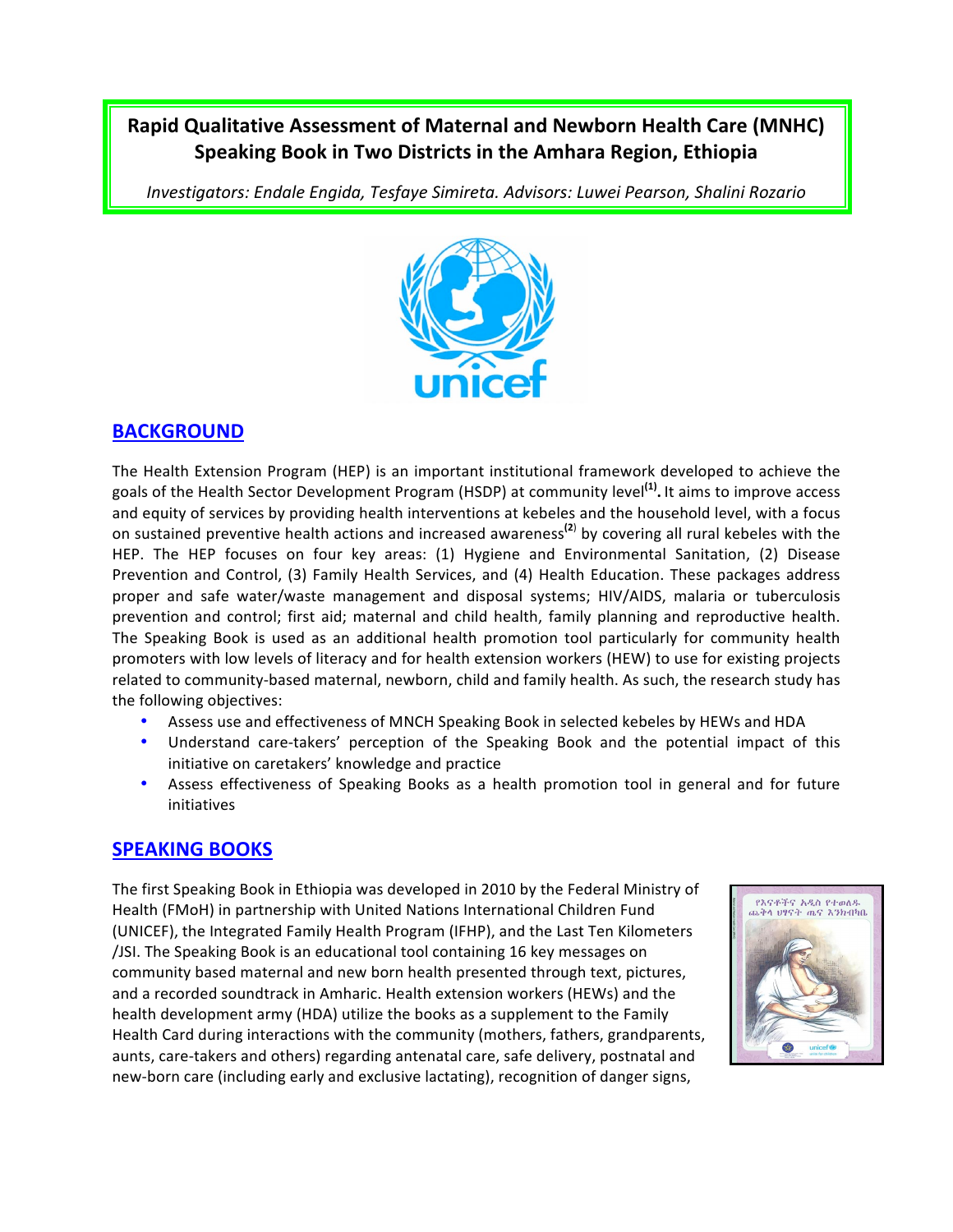care-seeking and immunization.

#### **PROCESS**

The aim of the study was to assess the effectiveness, acceptability and relevance of the Speaking Book as a health promotion tool. As the use of Speaking Books as a communication tool is still in the development phase in this region, the pool of potential participants for this study was too small to fill both the intervention and the control group. However, the study can be valuable by providing:

- Information on who is being served by this program
- Information that suggests whether anticipated changes are occurring
- Information on whether anticipated changes are occurring in some subgroups and not others<sup>(3)</sup>

A total number of 1500 Speaking Books were distributed to the Amhara region during March, 2012. The field research was conducted between May and July 2012. Structured interviews, focus group discussions (FDGs) and observations (use of book during home visits, outreach and at health posts) in the woredas of Dembia (North Gondar) and Dembecha (W/Gojjan) were conducted to provide qualitative reports on the appropriateness, contribution, and challenges of the Speaking Books. Interview participants included:

- 18 health extension workers (HEWs)
- 29 health development army members (HDA)
- 27 care-takers (10 breast feeding mothers and 17 pregnant women)
- 4 focus group discussions with 21 pregnant and 15 lactating mothers

Transcripts were prepared for analysis through:  $(1)$  transcription from voice recorder to paper,  $(2)$ translation from Amharic to English, and (3) manual test analysis.

#### **FINDINGS**

In some locations, it was found that both HEWs and HDAs were using the Speaking Book as a job aid on daily basis in health posts, for home visits and during outreach programs. It was also found that HDAs were using Speaking Books once a week during home visits, local meetings, market days and local holidays. The book was also used for health promotion during local gatherings including coffee ceremonies, pregnant women's conferences and in churches.

HEWs and HDA made the following observations:

- The book was a good communication tool to strengthen messages of the Family Health Card.
- The book helped HDA and HEWs gain community acceptance.
- The book enabled health workers to provide essential MNCH information in an organized, structured and creative format suitable for small groups.
- The book assisted and simplified health education efforts of health workers and made more efficient use of health workers time and energy.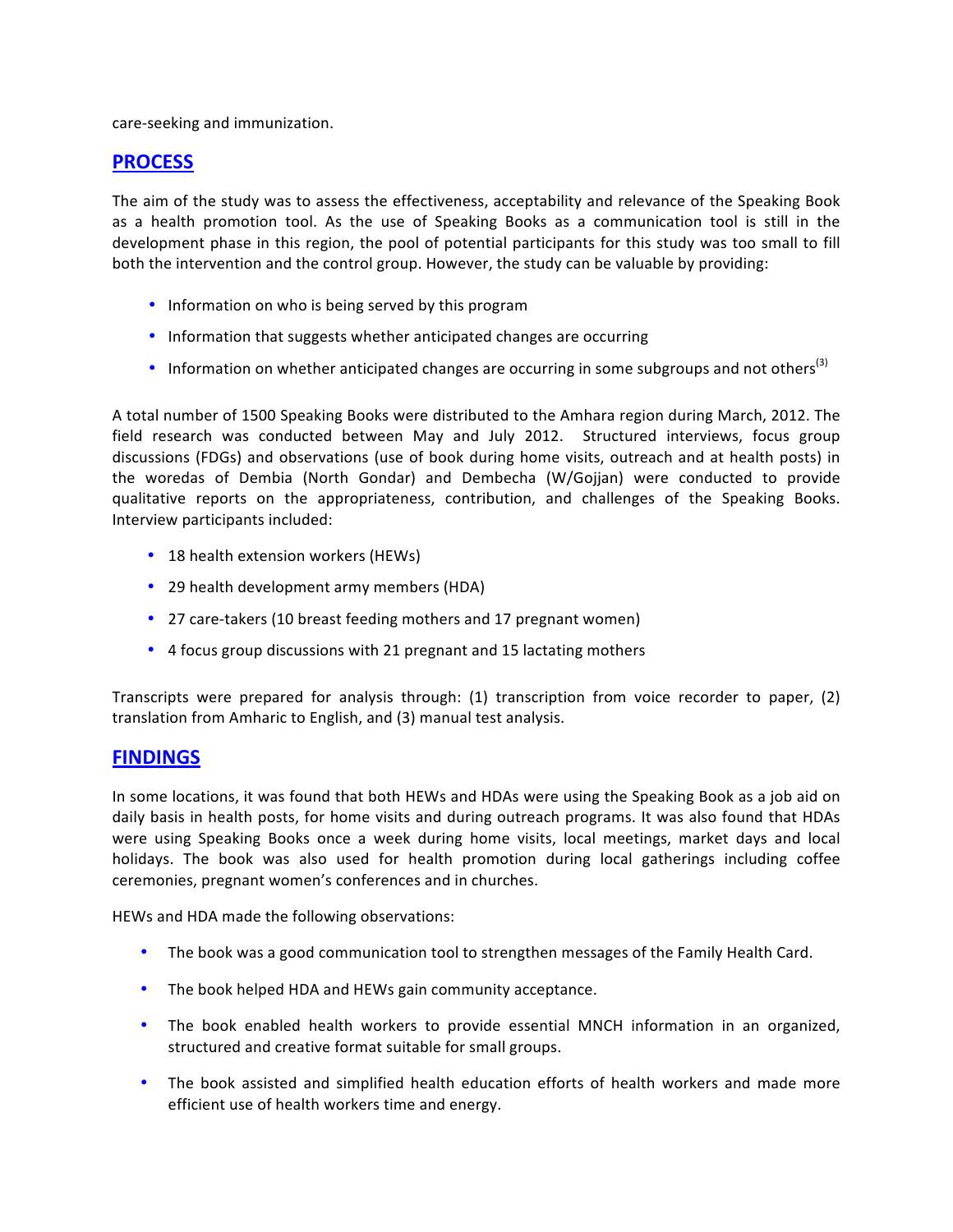- The intended audiences trust the messages and consider the Speaking Book information as 'expert advice or as a professional delivering the message'.
- Mothers claimed to learn new information including the importance of avoiding harmful traditional practices and importance of calling HEWs to attend delivery.
- The book is a good communication tool for the illiterate the majority of the intended audience.

The following are key takeaways from interviews with health workers:

- Showing pictures followed by hearing sound messages was an effective way to deliver the message.
- Speaking Books were useful during conferences for pregnant women, home-visits, outreach programs, and at church.
- It is worth noting that the number of new attendees in antenatal care in April and May 2012 were double that of February and March, 2012.

Interviews with care-takers revealed that:

- The Speaking Book is a good tool to deliver full information.
- The voice was clear and understandable and was the most informative aspect of the Speaking Book.
- They trust the messages from the Speaking Book.
- They appreciated the commitment of the responsible parties for the provision of Speaking Book and hoped such programs will continue.
- Women showed interest in having frequent and repeated learning through the Speaking Book and preferred to have available at least one book at household or community level during their pregnancy and lactation period.

Focus groups with pregnant/lactating mothers, none of whom could read or write, revealed that:

- All FGD participants claimed to learn something new. Information found to be particularly useful included: importance of antenatal care visits; danger signs during pregnancy and labor; birth preparation; attending a health facility; delivery; new born colostrum feeding; breast feeding; not washing a new born before 24 hours post-delivery; and feeding of infant after 6 months.
- Participants claimed the book provided the opportunity to ask HDA questions during book use for additional information (i.e. availability of delivery service in the health posts; stretcher to carry laboring women from home to health post; solution to those infant with throat and tooth problem if it is not extracted or cut; and type of complementary food they need to give to their children, etc.).
- The voice was the most informative aspect of the book and the pictures were also found to be clear and understandable.